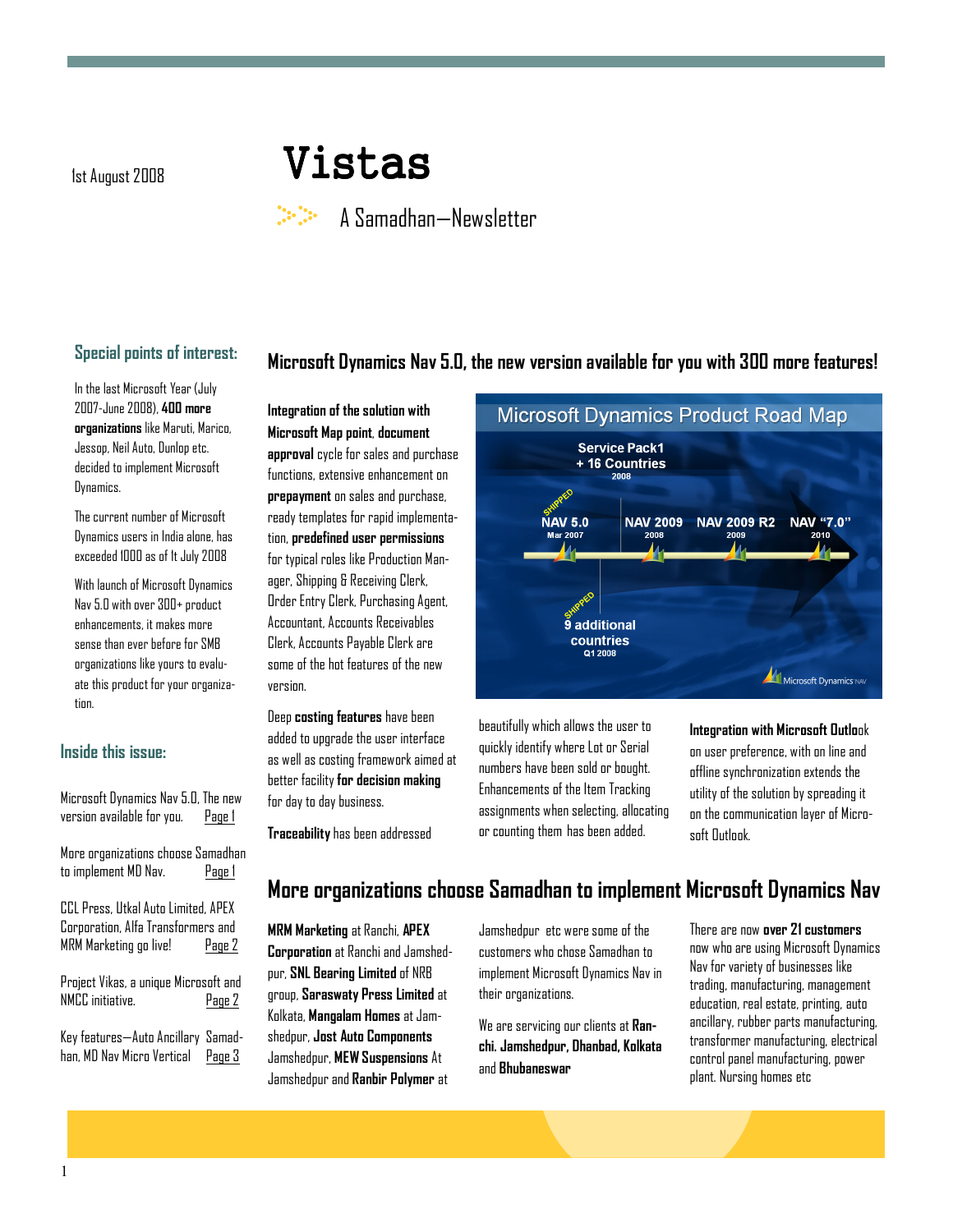## CCL Press, Utkal Auto Limited, APEX Corporation, Alfa Transformers, MEW Suspensions, Mangalam Homes and MRM Marketing go live!

On 1st April 2008, which is the start date of new financial year, 4 of our customers went live.

All their operation got going on the new solution and it was a matter of great satisfaction for Team Samadhan to be able to transition 4 customers simultaneously to Microsoft Dynamics Nav.

The operation included Ranchi, Jamshedpur and Bhubaneswar and a concerted effort to hand hold the users at client locations so that our customers' customers do not suffer at all due to the transition.

Rockwell, Atlas Copco and Canon, have a total of 4 locations spread over Ranchi and Jamshedpur which connect to their central server based at Jamshedpur. Enthused by the utility of the software, Apex increased the user license within 2 months of going live.

Utkal automobiles similarly have their businesses in body building and automobile sales, service and spares at a total of 5 locations. Jamshedpur, three locations in Bhubaneswar and Cuttack, Behrampur and Barbil. They doubled their the user license to ensure that the solution is available to all users who are keenly using the

software to run their day to day operation and use the analytical facility to see where their work is taking them and their organizations.

CCL press, at Ranchi is the printing press catering to the printing needs of Coal India. An earlier clients of Print Management Samadhan (Samadhan ERP), CCL press migrated to PRINT Management Samadhan on Navision.

MEW Suspensions, a Tata motor ancillary at Jamshedpur and Mangalam Homes, the leading real estate developers and town planners at Jamshedpur went live on 1st August 2008.

" It is a very good software and we find our work so much easier, accurate and devoid of rework . Thanks to Samadhan and to Microsoft."

> Kiran, a user at Apex **Corporation**

Apex Corporation who are dealers of

# **B VIKAS** Microsoft A unique Microsoft and NMCC initiative

PROJECT VIKAS a joint initiative of National Manufacturing Competitiveness Council ( NMCC ) - Government Of India & MICROSOFT has been launched for Auto component cluster in Jamshedpur.

The objective of Project Vikas is to " Enable global competitiveness in SME's through IT "

Activities under the project include, IT Value Workshops, Knowledge Networks , Skill Enhancement, IT Ecosystem Readiness, E-Readiness Center.

Samadhan is working closely with Project Vikas to assist the auto component manufacturers in upgrading their business management system to a world class level. This will not only help them run their businesses in a better manner, it will give the much needed confidence to an overseas buyer.

Samadhan was invited to showcase the micro-vertical for auto component manufacturers on 14th June 2008 at Hotel Regent at Jamshedpur.

The Auto Ancillary Samadhan, an ERP on Microsoft Dynamics Nav was showcased on this occasion. which drew a lot of interest among the audience which primarily included the auto component manufacturers of Jamshedpur.

One of the companies, present, Ranbir Polymer, immediately finalized their order on us to implement Microsoft Dynamics Nav in their organization. Their implementation is already underway.

The Auto Component Manufacturers have formed a consortium and named it Jamshedpur Auto

Component Manufacturers Consortia



Private Limited (JAMCO). Currently there are 10 members in the consortium.

One of the consortium member MEW Suspensions has already asked us to implement Microsoft Dynamics Nav. In fact MEW Suspensions went live on 1st August 2008.

Samadhan intends to work hand in hand with JAMCO and Project Vikas to contribute its bit to add strength to the ambition of the consortium to break national boundaries and score business overseas.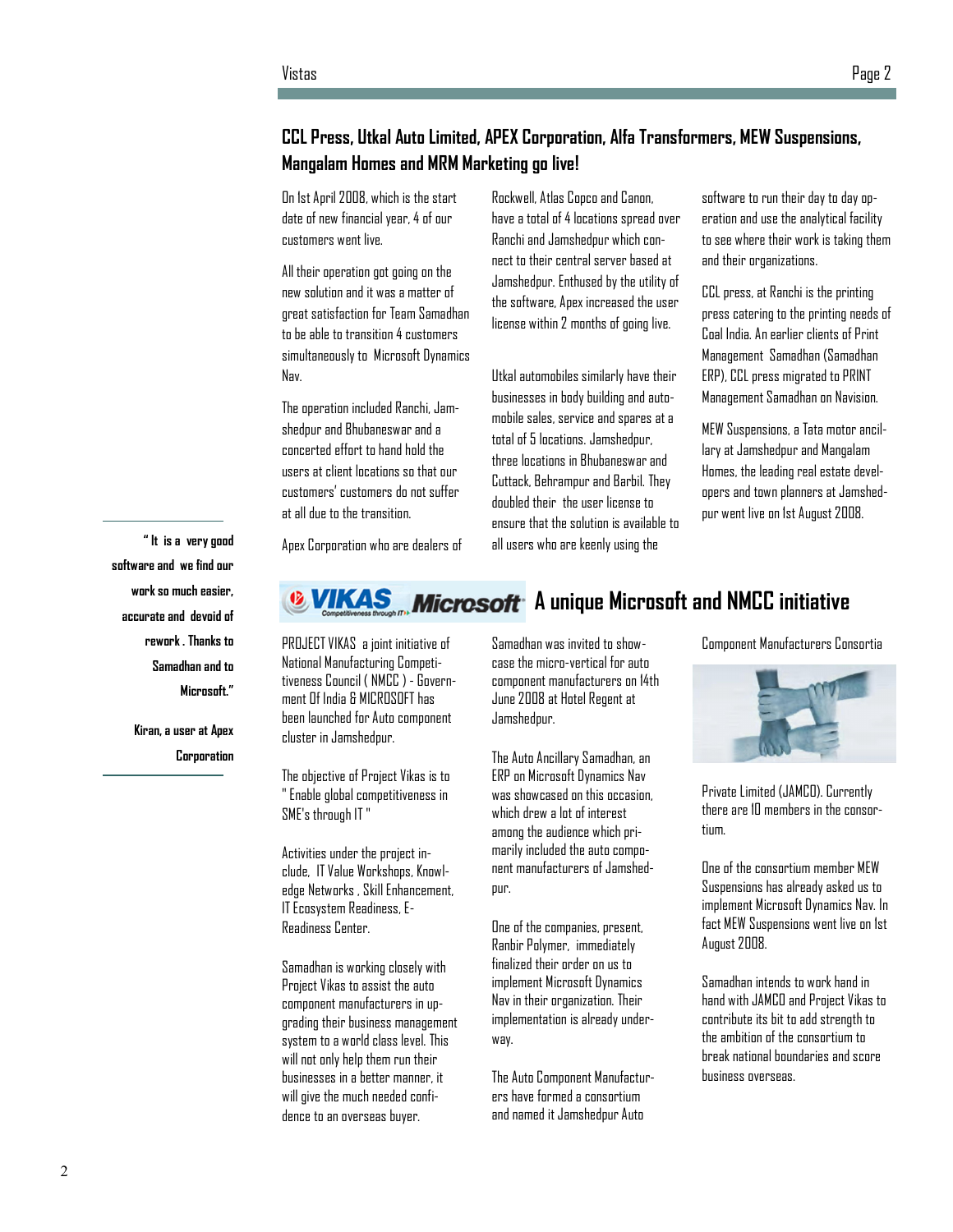3

## Key features—Auto Ancillary Samadhan—a micro vertical on Microsoft Dynamics Nav

Integration of all areas of operation in one single application

#### No reconciliation, no worries about statutory compliances and no difficulty in meeting the information needs of the principal (OEM)

A large amount of organizational resources and management attention is engaged into collating data to figure out what is happening in the organization. The information required by the principal is steadily increasing and hence having data organized in the organization to meet any information need is a big comfort.

#### Inward (MASOP) and outward (Job Work) outsourcing made easy to manage

What material came in for which operation from which OEM with which reference, how much is lying at which stage within the plant or with subcontracting vendor and how much of that material has already been sent to the OEM… these are constant worries of the entrepreneur. The solution not only gives all this information easily and in a easy to understand format, it also helps create the entire out bound and inbound logistic data which is critical need of the business. Out ward sub contracting, correct valuation of material at various stages and improvement of predictability of supplies from them, are squarely addressed by the solution. Some organizations refer to this operation as 57F4 operation.

#### **Traceability**

From purchase to inspection to issue to the shop floor, through each operation till dispatches to the client, material and material traceability travels with your operations and is available whenever required.

#### WIP visibility, stage wise

Knowing where you stand with regard to material decides the stretch you

can expose yourself to full fill a customer requirement. As all operations are happening through the software, it presents the data about the material in whichever way you want.

Meeting the delivery schedule of the OEM with back end support of the business solution From planning a quantity for the cus-

tomer, to estimation of the raw material required, the financial impact of the purchase, dipping into database to

|  | Tools, their calibrations, the material |  |
|--|-----------------------------------------|--|
|  |                                         |  |



sent for repairs outside and their tracking is made easier

The quality of production will depend upon the accuracy your tools give you. Their calibration and tracking is often missed out for want of an appropriate and easy to use information system. This is what Auto Ancillary Samadhan does for you. It also helps you track scores of repair items getting in and out of your plant.

#### If you are using dies, their identification, machining and die runs help you get an optimal output from each die run

#### Wastages, efficiencies, rework and capacity utilization get reported so that you can address them

The Bill of Material (BOM) and routing (processes) can now be standardized and deviations form the standard measured, analyzed and reported for you to take appropriate action for interventions wherever required,.

find out the production so far, the supplies made so far and the expected value of the sale of the planned item quantity is a mouse click away.

The drill down feature of the solution on the data view of any item makes the data grid behave like the magic lamp, giving all related information exactly as you want it.

Coupled with the base features of user friendly interface characteristic of Microsoft and its seamless integration with MS Outlook and other Microsoft Office components like Excel and Word, Auto Ancillary Samadhan on Microsoft Dynamics Nav is the solution auto ancillaries in small and medium segment had been looking for, for a very long time and not having it. They need wait no more. Auto Ancillary Samadhan is ready for a quick deployment with ready to use solution templates.

# **X Q Q J & X A B B B B** g d ncial Managem interesting sentence or  $\alpha$  and story  $\alpha$ TDS 16A<br>TCS Reporting nio ascace sales o<br>Purchase Book VA val Settement<br>VAT Deferment<br>VAT Credit Carried F<br>Delhi VAT<br>Maharastra VAT Input Ser **Pringe Benefit Tax**

Statutory reporting comprehensively addressed in the solution